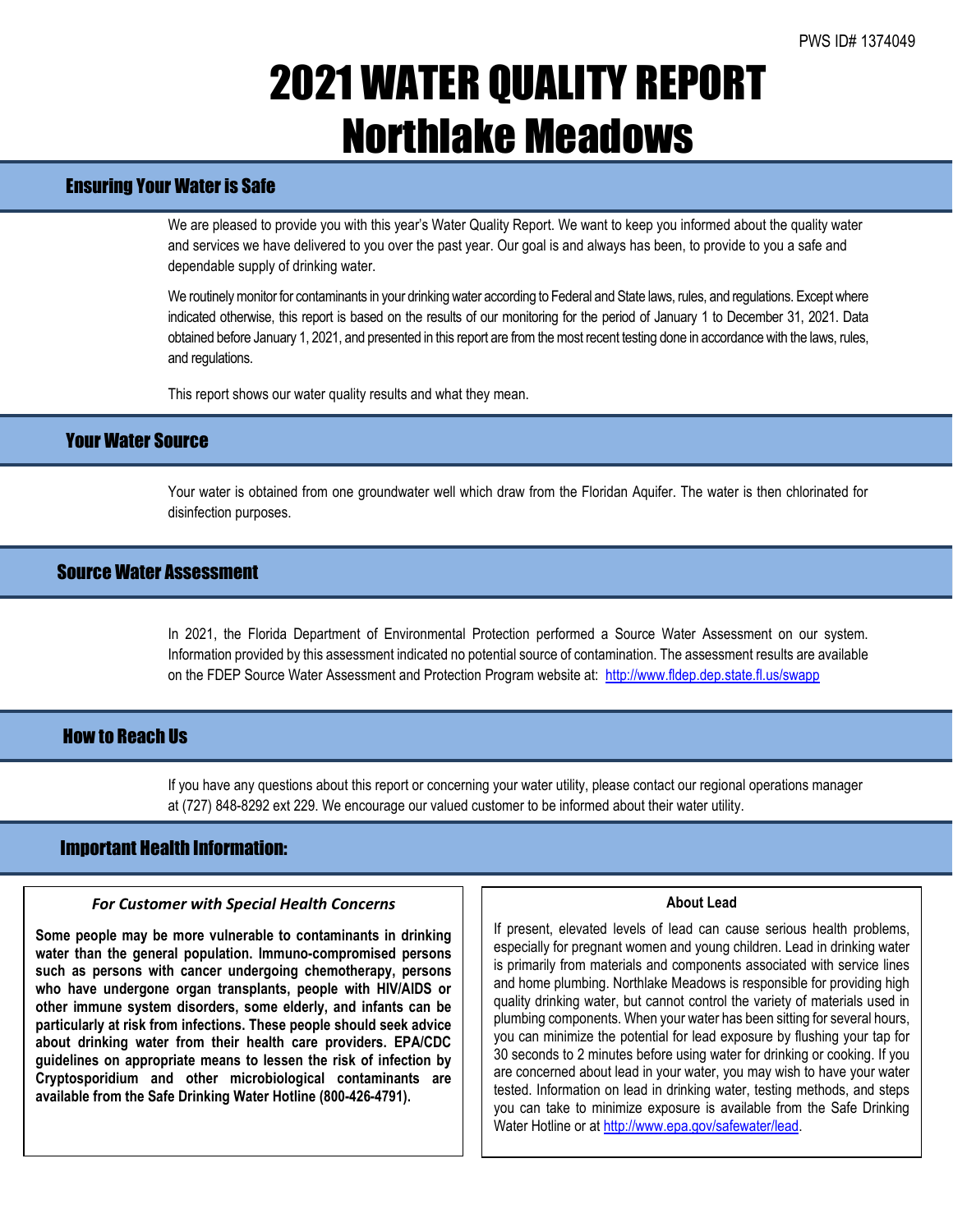# 2021 WATER QUALITY REPORT Northlake Meadows

## About Your Drinking Water

### **ADDITIONAL HEALTH INFORMATION**

The sources of drinking water (both tap water and bottled water) include rivers, lakes, streams, ponds, reservoirs, springs, and wells. As water travels over the surface of the land or through the ground, it dissolves naturally occurring minerals and, in some cases, radioactive material, and can pick up substances resulting from the presence of animals or from human activity. Contaminants that may be present in source water include:

**(A) Microbial contaminants**, such as viruses and bacteria, which may come from sewage treatment plants, septic systems, agricultural livestock operations, and wildlife.

**(B) Inorganic contaminants**, such as salts and metals, which can be naturally occurring or result from urban stormwater runoff, industrial or domestic wastewater discharges, oil and gas production, mining, or farming.

**(C) Pesticides and herbicides**, which may come from a variety of sources such as agriculture, urban stormwater runoff, and residential uses.

**(D) Organic chemical contaminants**, including synthetic and volatile organic chemicals, which are by-products of industrial processes and petroleum production, and can also come from gas stations, urban stormwater runoff, and septic systems.

**(E) Radioactive contaminants**, which can be naturally occurring or be the result of oil and gas production and mining activities.

In order to ensure that tap water is safe to drink, the EPA prescribes regulations which limit the amount of certain contaminants in water provided by public water systems. The Food and Drug Administration (FDA) regulations establish limits for contaminants in bottled water which must provide the same protection for public health.

Drinking water, including bottled water, may reasonably be expected to contain at least small amounts of some contaminants. The presence of contaminants does not necessarily indicate that the water poses a health risk. More information about contaminants and potential health effects can be obtained by calling the **Environmental Protection Agency's Safe Drinking Water Hotline at 1-800-426-4791**.

#### **HOW TO READ THE TABLE**

In the table accompanying this report you may find unfamiliar terms and abbreviations. The following definitions are provided to assist you with understanding the report.

#### **Important Definitions:**

- **Maximum Contaminant Level or MCL:** The highest level of a contaminant that is allowed in drinking water. MCLs are set as close to the MCLGs as feasible using the best available treatment technology.
- **Maximum Contaminant Level Goal or MCLG:** The level of a contaminant in drinking water bellow which there is no known or expected risk to health. MCLGs allow for a margin of safety.
- Action Level or AL: The concentration of a contaminant which, if exceeded, triggers treatment or other requirements that a water system must follow.
- **Maximum Residual Disinfectant Level or MRDL:** The highest level of a disinfectant allowed in drinking water. There is convincing evidence that addition of a disinfectant is necessary for control of microbial contaminants.
- **Maximum Residual Disinfectant Level Goal or MRDLG:** The level of a drinking water disinfectant below which there is no known or expected risk to health. MRDLGs do not reflect the benefits of the use of disinfectants to control microbial contaminants.
- **ND:** Means not detected and indicates that the substance was not found by laboratory analysis.
- **Parts per Billion (ppb) or Micrograms per Liter (μg/l):** One part by weight of analyte to 1 billion parts by weight of the water sample.
- **Parts per Million (ppm) or Milligrams per Liter (mg/l):** One part by weight of analyte to 1 million parts by weight of the water sample.
- **Picocurie per Liter (pCi/L):** Measure of the radioactivity in water.